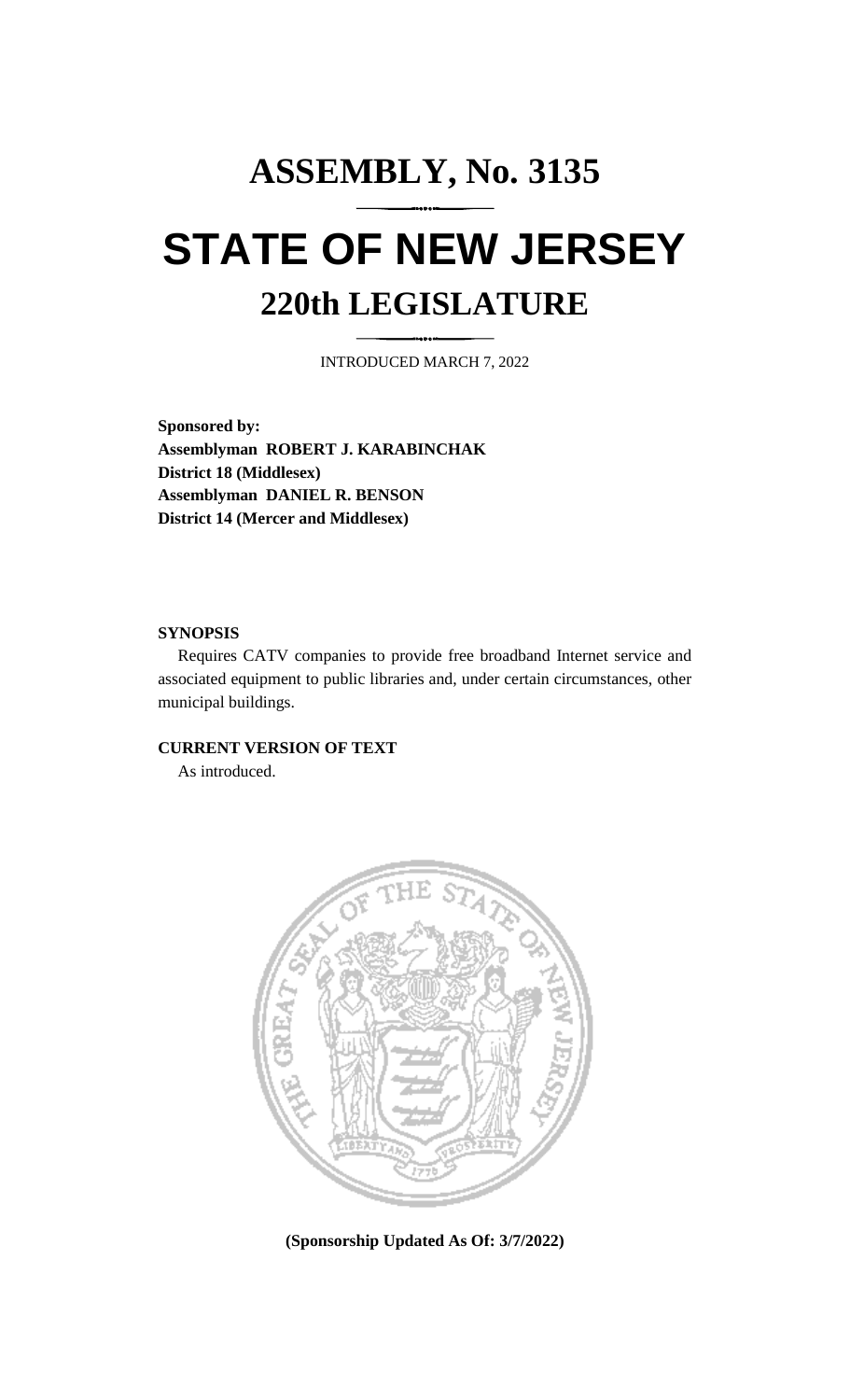## **A3135** KARABINCHAK, BENSON

 **AN ACT** concerning Internet access in public libraries and amending P.L.1972, c.186. **BE IT ENACTED** *by the Senate and General Assembly of the State of New Jersey:* 1. Section 28 of P.L.1972, c.186 (C.48:5A-28) is amended to read as follows: 28. Each application for a municipal consent or system-wide franchise shall contain: a. A description of the initial area to be served **[**.**]**; b. A description of the proposed service in terms of the number of channels of cable television reception service **[**.**]**; c. Sufficient evidence that the applicant has the financial and technical capacity **[**and**]**, the legal **[**,**]** character, and other qualifications to construct, maintain, and operate the necessary installations, lines, and equipment **[**and**]** to provide the service proposed in a safe, adequate, and proper manner **[**.**]**; d. Evidence of sufficient bond, or commitment therefor, with sureties to be approved by the office, in the penal sum of not less than \$25,000 for the faithful performance of all undertakings by the applicant as represented in the application **[**;**]**, the sufficiency of which shall be subject to review by the director and approval by the board **[**.**]**; e. An undertaking to hold the board and all municipalities served harmless from any liability arising out of the applicant's operation and construction of its CATV system **[**.**]**; f. Evidence of sufficient insurance insuring the board, all municipalities served, and the applicant with respect to all liability for any death, personal injury, property damage, or other liability arising out of the applicant's construction and operation of its CATV system **[**;**]**, the sufficiency of which shall be subject to review by the director and approval by the board. **[**Such**]** The insurance shall be no less than: (1) \$150,000 for bodily injury or death to any one person, within the limit, however, of \$500,000 for bodily injury or death resulting from any one accident **[**,**]**; (2) \$100,000 for property damage resulting from any one accident **[**,**]**; and (3) \$50,000 for all other types of liability **[**;**]**, the sufficiency of which shall be subject to review by the director and approval by the board **[**.**]**; g. A schedule of proposed rates for cable television reception service, which **[**rates**]** shall not be altered during the term for which the municipal consent is issued, except by application to the board

for amendment of the terms and conditions of **[**said**]** the consent

**EXPLANATION – Matter enclosed in bold-faced brackets [thus] in the above bill is not enacted and is intended to be omitted in the law.**

**Matter underlined thus is new matter.**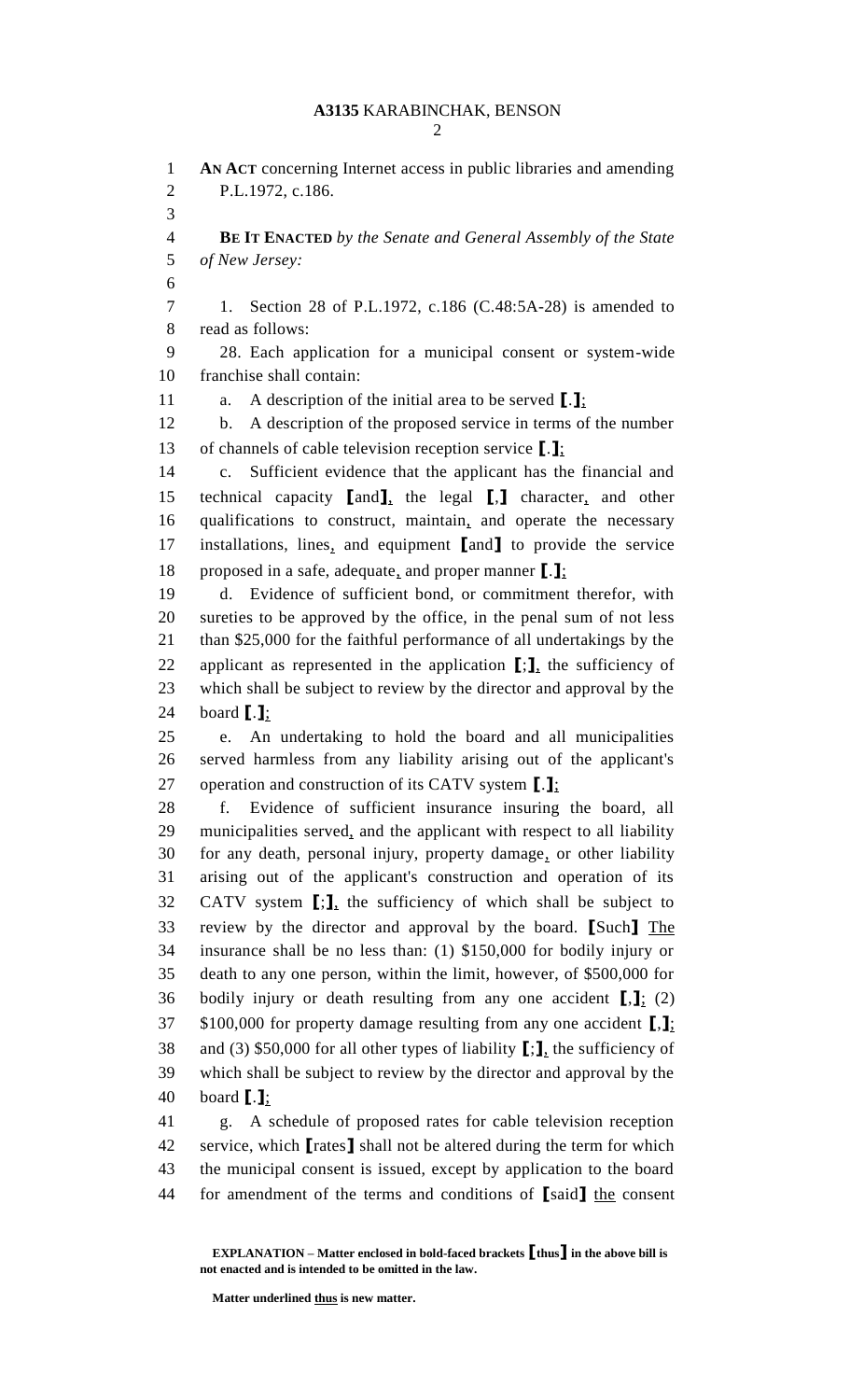after public hearing, subject to the rules of the office, review by the director, and approval by the board, or amendment pursuant to the provisions of subsection b. of section 11 of P.L.1972, c.186 (C.48:5A-11) **[**.**]**;

 h. (1) With regard only to applications for a system-wide franchise, a commitment **[**as**]** to those municipalities that are served by a CATV company at the time of the application, to match or surpass any line extension policy operative at the time the system-wide franchise is granted and placed into effect prior to the enactment of P.L.2006, c.83 (C.48:5A-25.1 et al.) by a local franchise or certificate of approval, for the duration of the system- wide franchise. In any event, the CATV company shall extend its plant along public rights-of-way to all residences and businesses within 150 aerial feet of the CATV company's existing plant at no cost beyond the normal installation rate, and to all residences and businesses within 100 underground feet of the CATV company's plant at no cost beyond the normal installation rate, and shall set a minimum house per mile density of not less than 35 homes per square mile.

 (2) This commitment shall be in addition to any and all board orders and rules that impact upon the extension of plant, except that such commitment shall supersede the board's regulations adopted as N.J.A.C. 14:3-8.1 et seq., which shall not apply to CATV companies, including telecommunications service providers, that have obtained a system-wide franchise **[**.**]**;

 i. With regard only to applications for a system-wide franchise, a commitment to provide to each municipality that is served by a CATV company, with two public, educational, and governmental access channels. In the event that two or more access channels are requested by a municipality, the municipality shall demonstrate that its cable-related needs require the provision of such additional access channels. **[**Any and all CATV companies**]** A CATV company operating in a municipality shall provide interconnection to all other CATV companies on reasonable terms and conditions, and the board shall adopt regulations for procedures by which disputes between such CATV companies shall be determined and expeditiously resolved. Each municipality or its non-profit designee shall assume responsibility for the management, operations and programming of the public, educational, and governmental access channels **[**.**]**;

 j. With regard only to applications for a system-wide franchise, a commitment to install and retain or provide, without charge, one service outlet activated for basic service to any and all fire stations, public schools, police stations, public libraries, and other such buildings used for municipal purposes **[**.**]**;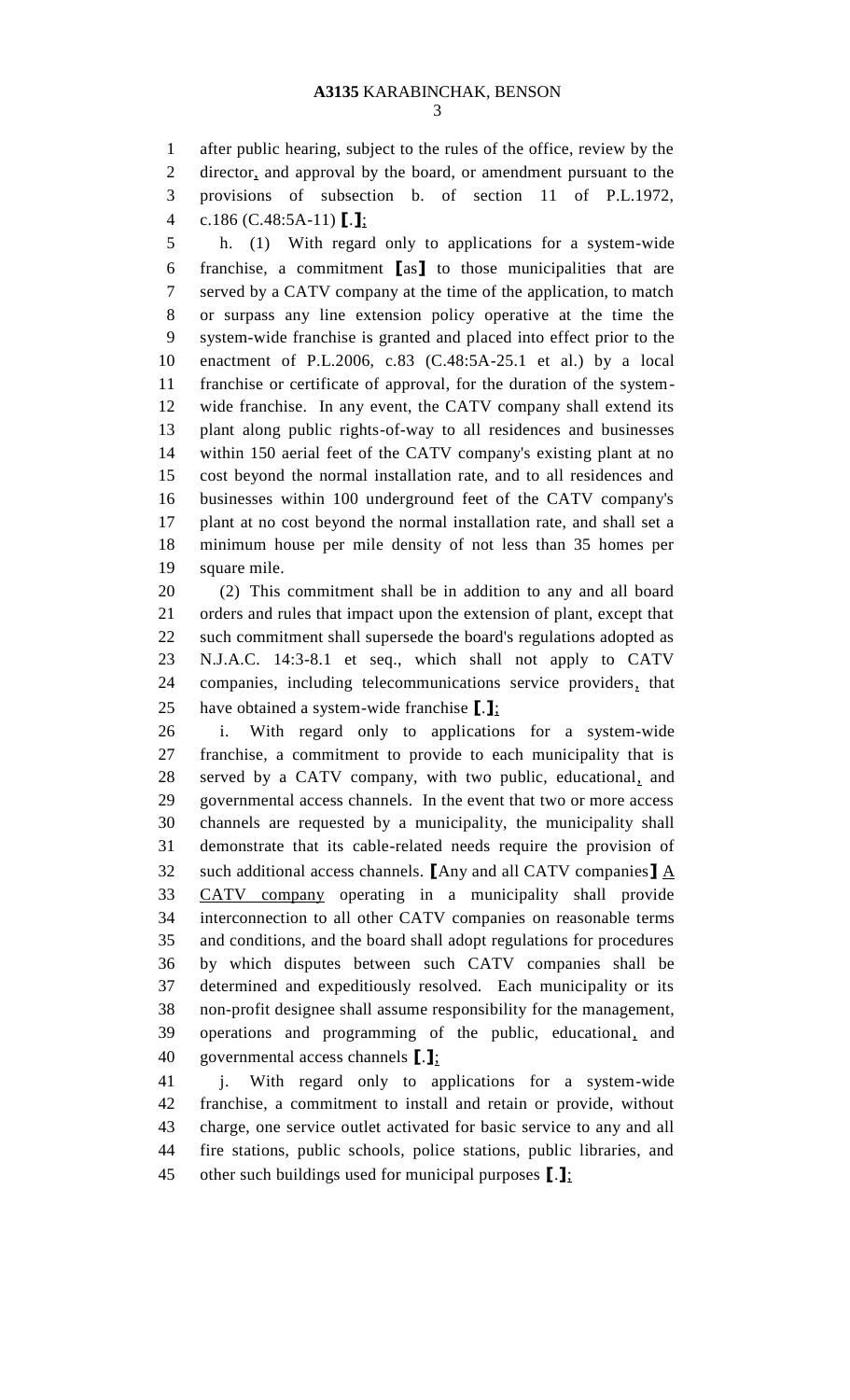k. With regard only to applications for a system-wide franchise or a renewal of a system-wide franchise, issued or approved by the 3 board after the effective date of P.L., c. (C. ) (pending before the Legislature as this bill), a commitment to provide free Internet service, including the provision of any routers or other equipment necessary to provide that service, without charge, through one service outlet activated for basic service to any and all fire stations, public schools, police stations, public libraries, and other such buildings used for municipal purposes **[**.**]**. The free Internet service provided to a public library shall have a business customer class Internet access bandwidth and circuit capacity proportional to the public library's needs;

 l. With regard only to applications for a system-wide franchise, a commitment to provide equipment and training for access users, without charge, on a schedule to be agreed upon between the municipality and the CATV company **[**.**]**;

 m. With regard only to applications for a system-wide franchise, a commitment to provide a return feed from any one location in the municipality, without charge, to the CATV company's headend or other location of interconnection to the cable television system for public, educational, or governmental use, which return feed, at a minimum, provides the ability for the municipality to cablecast live or taped access programming, in real time, as may be applicable, to the CATV company's customers in the municipality. No CATV company is responsible for providing a return access feed unless a municipality requests such a feed in writing. A CATV company that has interconnected with another CATV company may require the second CATV company to pay for half of the CATV company's absorbed costs for extension **[**.**]**;

 n. With regard only to applications for a system-wide franchise, a commitment to meet any consumer protection requirements applicable, pursuant to board regulations, to cable television companies operating under certificates of approval **[**.**]**; and

 o. With regard only to applications for municipal consent or a 36 renewal of municipal consent, issued or approved by the board after 37 the effective date of P.L., c. (C.) (pending before the Legislature as this bill), a commitment to provide free Internet service, including the provision of any routers or other equipment necessary to provide that service, without charge, through one 41 service outlet activated for basic service to at least one public library in the municipality that is the subject of the consent. The free Internet service provided to a public library shall have a business customer class Internet access bandwidth and circuit capacity proportional to the public library's needs.

(cf: P.L.2006, c.83, s.23)